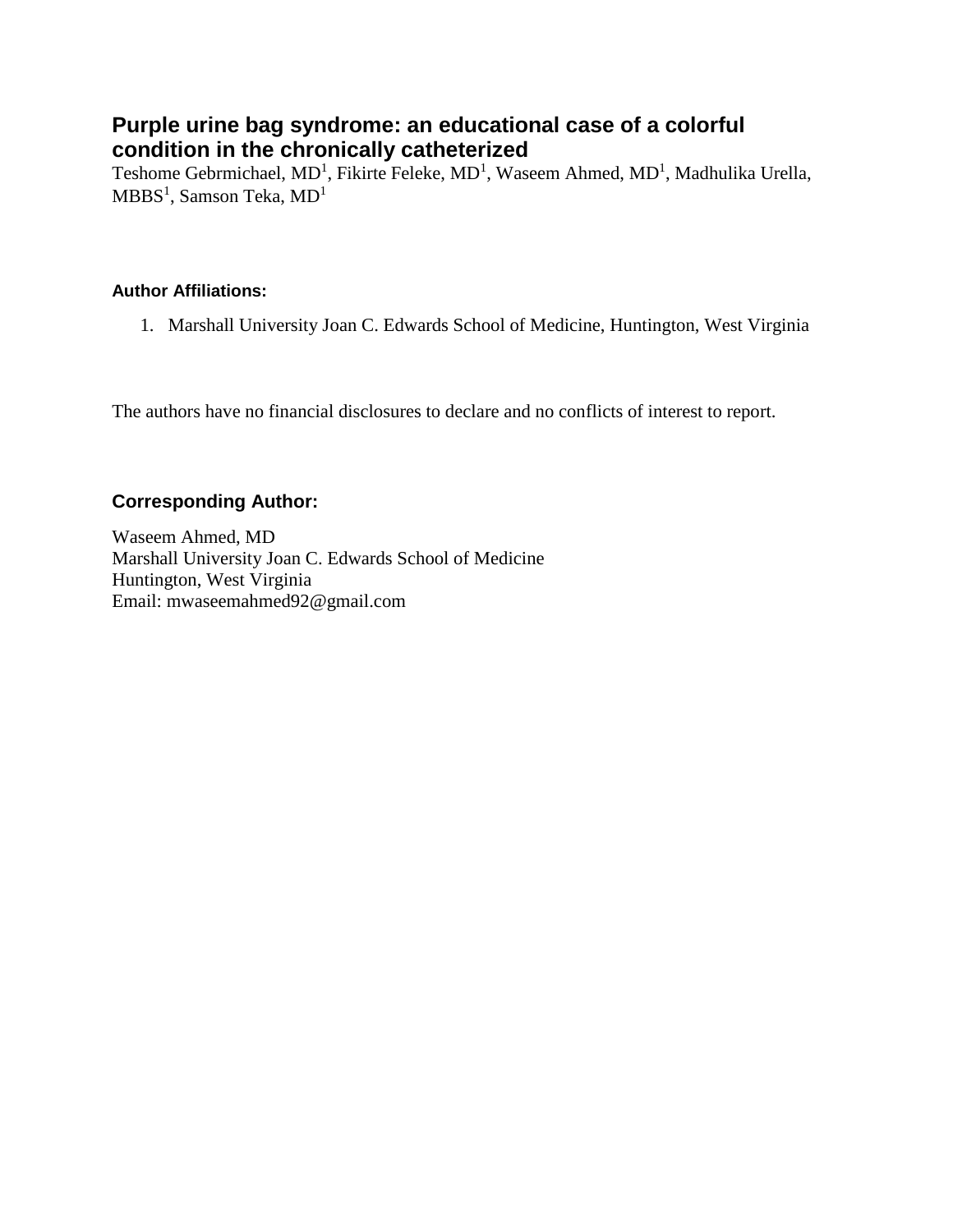# **Abstract**

Purple Urine Bag Syndrome is a rare condition characterized by purple discoloration of the urinary drainage bag. It is typically seen in elderly patients with chronic indwelling urinary catheterization, and is associated with urinary tract infections with high bacterial load, female gender, severe disability, constipation, and alkaline urine. This phenomenon occurs when tryptophan metabolites in the urine are broken down by bacteria containing indoxyl sulphatase and phosphatase enzymes. This results in the production of indigo and indirubin, which combine to give a purple appearance. This article presents a 78-year-old male with chronic urinary retention requiring intermittent Foley catheterization for the last three months, who was brought to the Emergency Department for altered mental status and purple urinary bag discoloration. Urinalysis was suggestive of urinary tract infection, and Vancomycin, Aztreonam, and Levaquin were initiated. After urine culture and antibiotic susceptibility testing, only Levaquin was continued, and subsequently the patient's symptoms resolved. This case serves to educate healthcare professionals in West Virginia about this condition, which we hope will benefit in its diagnosis, management, and targeted prevention, especially in light of an aging population.

### **Keywords**

purple urine bag syndrome, catheter-associated urinary tract infection, tryptophan, geriatrics, nursing home care

### **Introduction**

Purple Urine Bag Syndrome (PUBS) is a rare condition characterized by purple discoloration of the urinary drainage bag. It is typically seen in elderly patients with chronic indwelling urinary catheterization, and is associated with urinary tract infections (UTI) with high bacterial load, female gender, severe disability, constipation, and alkaline urine. This phenomenon occurs due to tryptophan metabolites in the urine being broken down by bacteria containing indoxyl sulphatase and phosphatase enzymes. This results in the production of indigo, appearing blue, and indirubin, appearing red, which combine to give a purple appearance.<sup>1</sup> This purple color is often alarming and distressing to both the physician and patient, but is generally considered a benign process, simply requiring the appropriate antibiotics to treat the UTI as well as changing of the urinary catheter and drainage bag for treatment.

# **Case Presentation**

A 78-year-old male with past medical history of chronic obstructive pulmonary disease (COPD), benign prostatic hyperplasia (BPH), and recurrent urinary retention secondary to BPH requiring intermittent Foley catheterization for the last three months, was brought to the emergency department (ED) for evaluation of altered mental status and purple urinary bag discoloration (**Figure 1**). The urinary catheter was last changed three weeks prior to this admission in the ED of another local hospital. His caregiver mentioned that he appeared increasingly confused for the last few days. None of his medications were known to cause urine discoloration. On physical examination, the patient was found to be afebrile, tachycardic, and oriented only to person.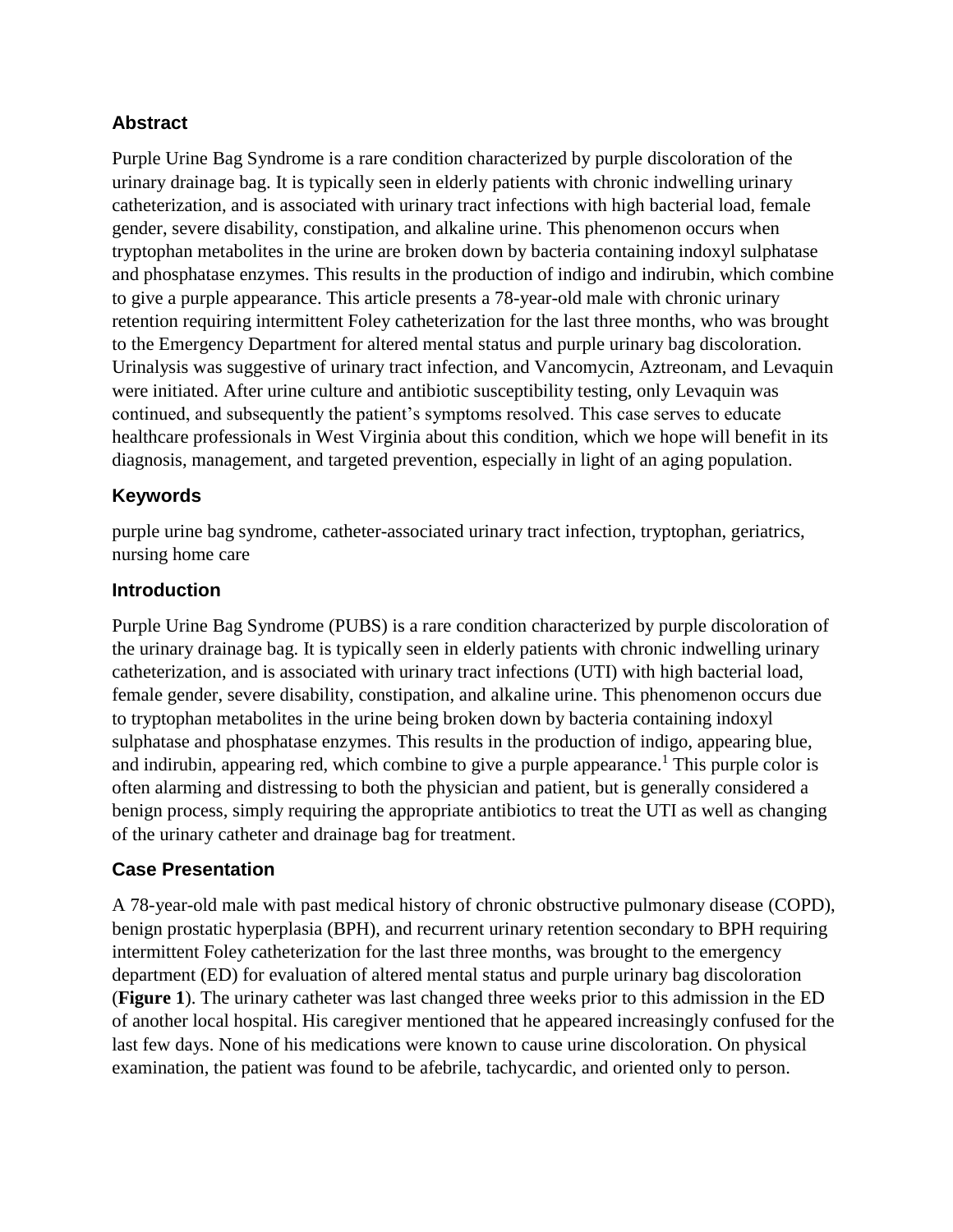**Figure 1:** Purple discoloration of urinary drainage bag upon patient's presentation



Urinalysis was suggestive of a UTI, with positive leucocyte esterase and nitrites, >100 WBCs/HPF, 21-30 RBCs/HPF, abundant bacteria, and pH of 8.5.

In the ED, Vancomycin, Aztreonam, and Levaquin were started due to the impression of sepsis. The purple urine disappeared after the urinary catheter and drainage bag were changed **(Figure 2**). Thereafter the patient developed a fever, and as a result Aztreonam was changed to Meropenem to cover extended-spectrum beta-lactamase (ESBL)-producing organisms. Vancomycin and Levaquin were continued at that point to cover other possible hospital-acquired pathogens. Subsequently, the urine culture grew *E. coli* and *K. pneumoniae*, both known to have the enzymes that result in PUBS. Antibiotic susceptibility results revealed sensitivity to Levaquin, resulting in discontinuation of Vancomycin and Meropenem. Finally, as the patient's mental status improved and his symptoms resolved, he was discharged home on Levaquin for a total of 10 days.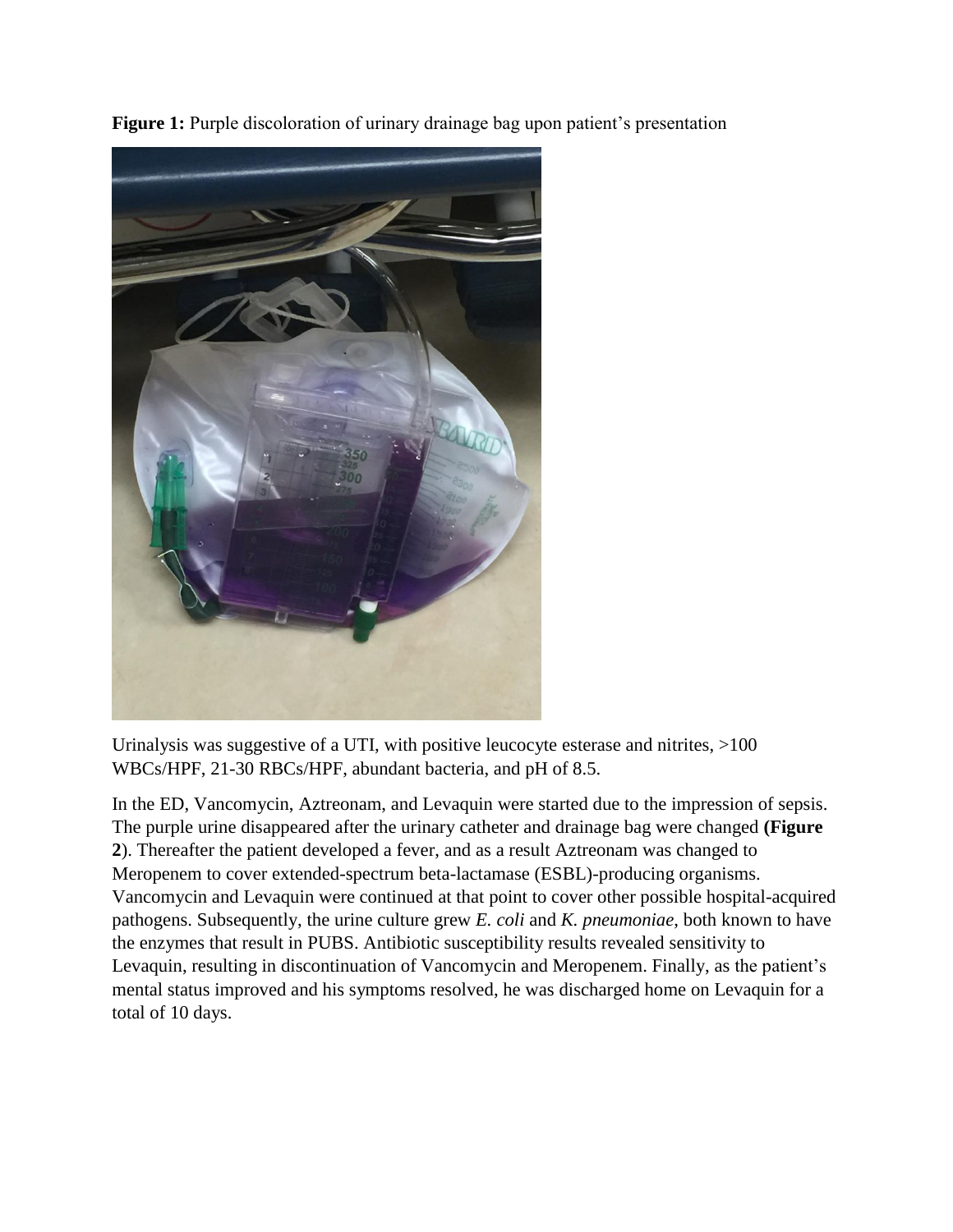**Figure 2:** Resolution of purple urine discoloration after changing urinary catheter and drainage bag and initiating antibiotics



# **Discussion**

PUBS is an uncommon condition in which the urinary drainage bag turns purple in patients with chronic indwelling urinary catheterization. Interestingly, the first historical mention of this condition was in 1812, as it was found in King George III, whereas the first mention in medical literature was in 1978.<sup>2,3</sup> Among patients with chronic indwelling urinary catheter use, the reported prevalence has varied considerably, from 8.3% to 42.1%.<sup>4,5</sup>

In addition to urinary catheterization, PUBS is associated with urinary tract infections (UTI) with high bacterial load, female gender, old age, severe disability, constipation, alkaline urine, increased dietary tryptophan content, renal failure, and the use of plastic urinary catheters and drainage bags. The bacteria most commonly associated with this condition include: *Providencia stuartii, Providencia rettgeri, Proteus mirabilis, Pseudomonas aeruginosa, Klebsiella pneumoniae, Escherichia coli, Morganella morganii*, and *Enterococcus spp*. <sup>1</sup> A seemingly paradoxical aspect of this condition is that although many individual risk factors occur frequently, PUBS itself presents rarely. This is likely due to the fact that numerous risk factors must be present concurrently, and if any key risk factor is not present, an appreciable amount of purple urine discoloration will not be produced.<sup>6</sup> Additionally, only a portion of each bacterial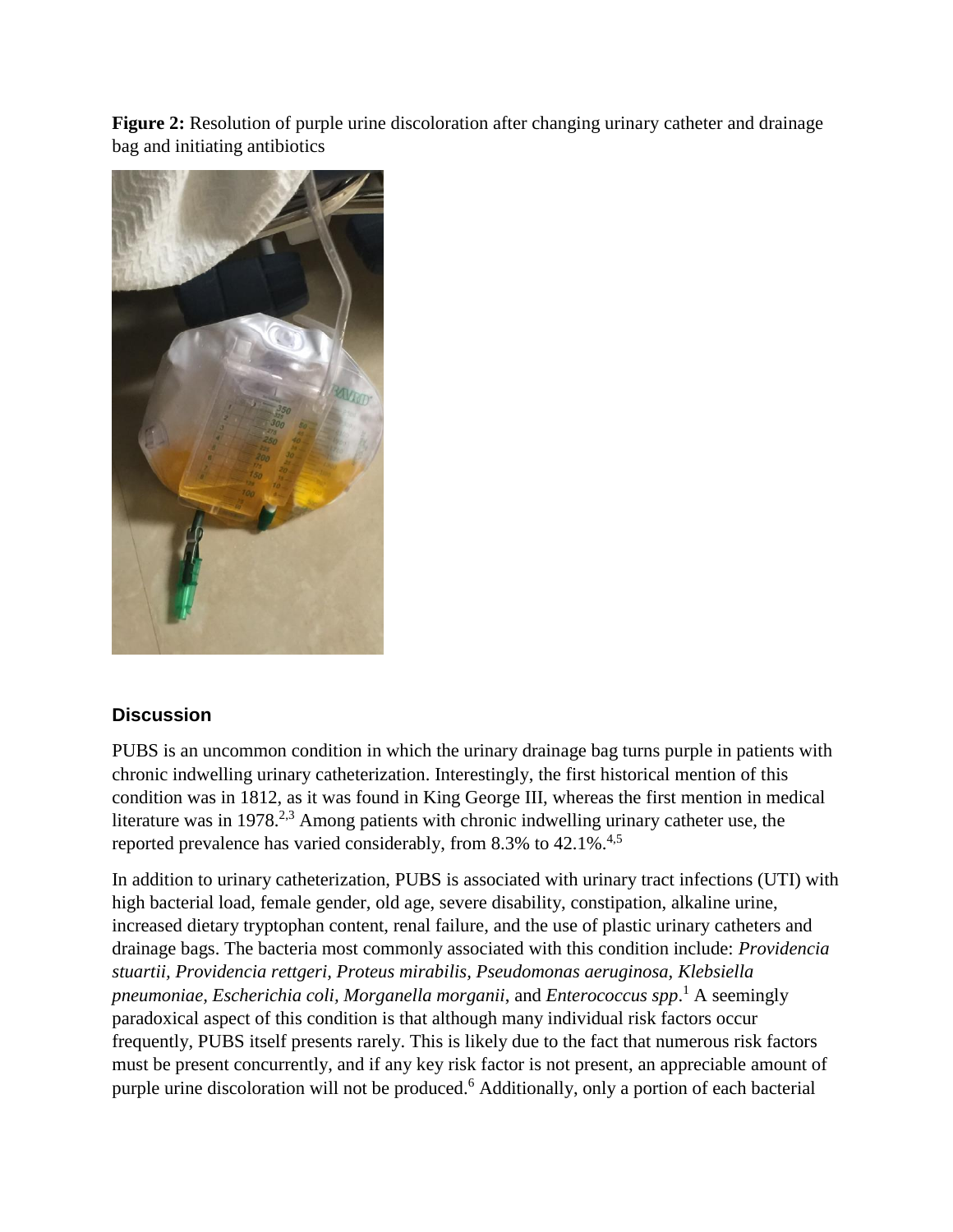species listed above carries indoxyl phosphatase and sulphatase enzymes, as they are not ubiquitously found.<sup>7</sup>

A number of conditions may cause urine discoloration, producing a variety of abnormal colors. For example, red and orange urine may be caused by medications like Rifampin, Warfarin, Isoniazid, and Sulfasalazine, medical conditions producing intravascular hemolysis like hemolytic anemia, thalassemia, and transfusion reactions, other medical conditions like nephrolithiasis and porphyria, and foods like beets and carrots. Brown urine may be caused by medications like Metronidazole and Nitrofurantoin, medical conditions like hemolytic anemia and porphyria, and foods like fava beans and rhubarb.<sup>8</sup> Due to the complexity of urine discoloration, it is vital for physicians to complete a detailed history and have a differential diagnosis before initiating a work-up.

PUBS is generally considered to be a benign condition, with major sequelae occurring rarely. In fact, the majority of patients are asymptomatic and only require changing of the urinary catheter and drainage bag. On the other hand, some patients may have symptoms of a UTI, and will require more of a diagnostic work-up and management, including routine antibiotics, followed by a urine culture and antibiotic susceptibility testing, leading to an antibiotic regimen tailored to the causative bacteria.<sup>1</sup> This case presentation clearly follows the aforementioned approach to PUBS in a patient with a symptomatic UTI. While major sequelae are very infrequent, there have been reports of the development of Fournier's gangrene, a perineal infection with a high mortality rate, requiring debridement of the necrotic tissue.<sup>9</sup>

In summary, PUBS is an uncommon condition exhibiting purple discoloration of the urinary drainage bag, typically in patients with chronic indwelling urinary catheterization. The presentation and discussion of this condition will be valuable in raising awareness and educating healthcare professionals in the state of West Virginia. A detailed literature review found that there have been no cases of PUBS reported in medical literature at the time of this manuscript's publication. Since the patients at greatest risk for this condition are the elderly, its prevalence will likely continue to increase along with the aging baby boomer population. According to the West Virginia Center on Budget and Policy, nearly one-fourth of the state's population will be over 65 years old by 2035.<sup>10</sup> Thus, it is vital to further educate healthcare professionals about PUBS, especially due to its alarming presentation, which may result in an unnecessary or deleterious work-up and/or treatment. Finally, properly understanding this condition and its pathogenesis allows for more effective preventative measures targeting those at greatest risk, such as changing the urinary catheter more frequently.